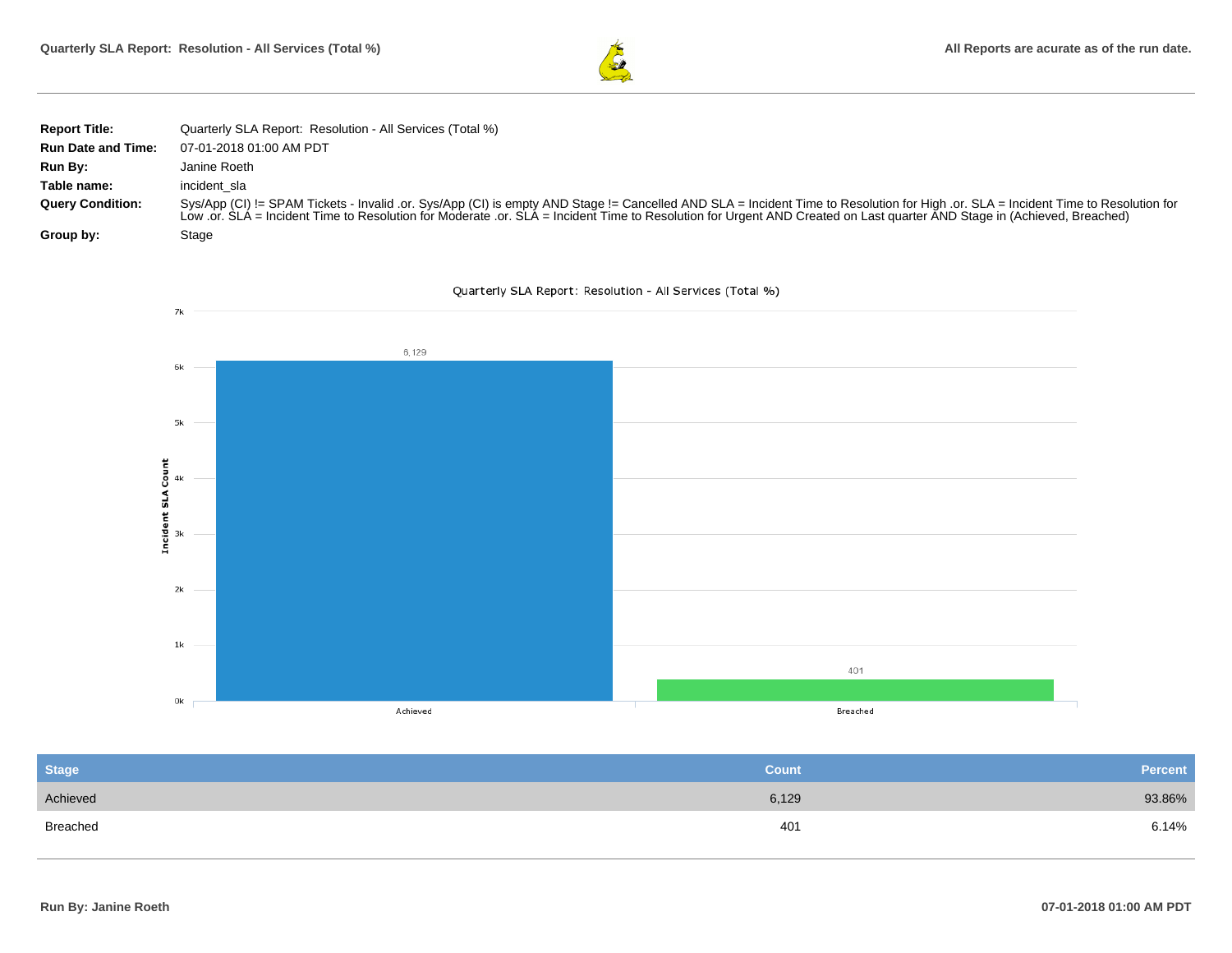

| Stage        | <b>Count</b> | <b>Percent</b> |
|--------------|--------------|----------------|
| <b>Total</b> | 6,530        |                |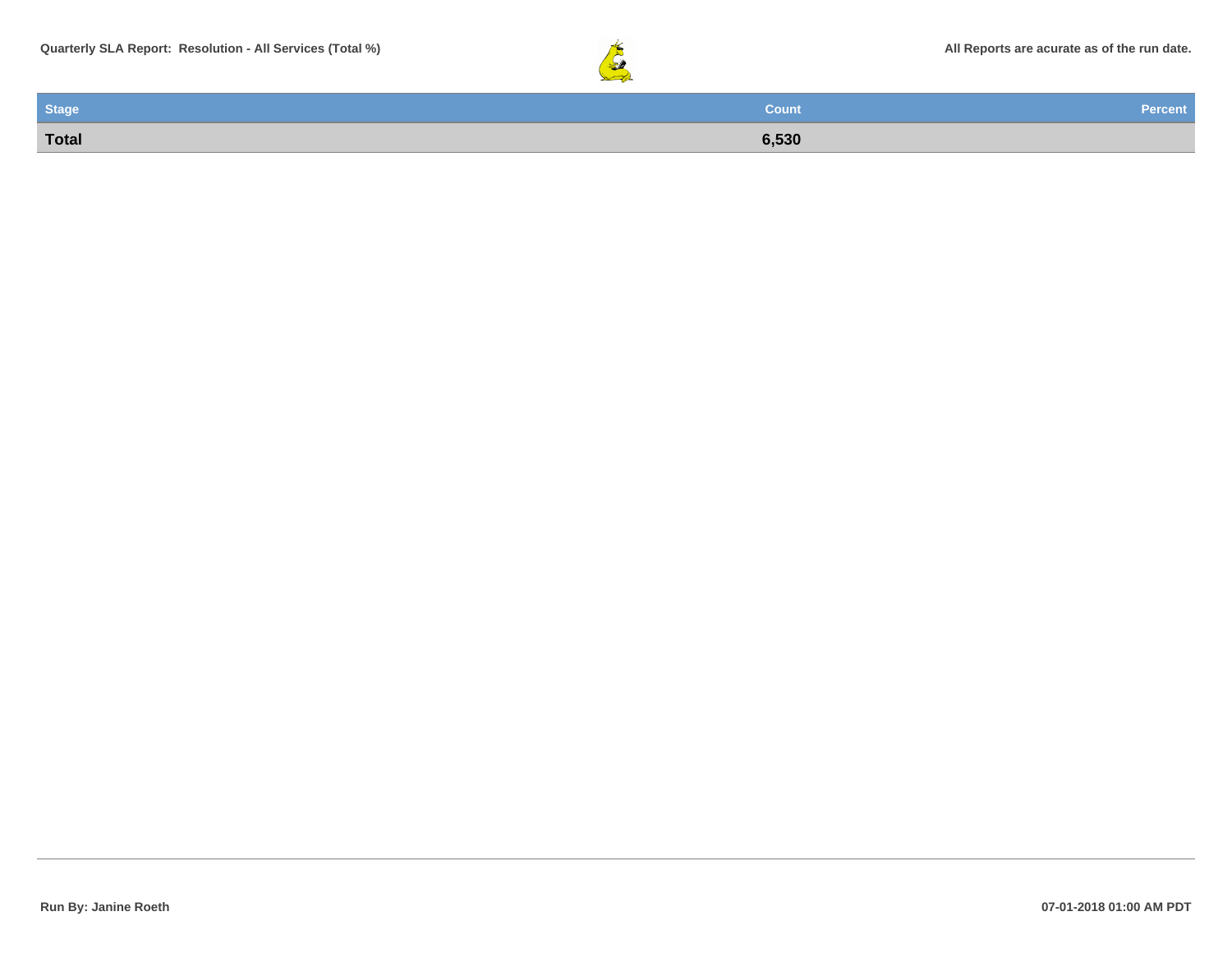

| <b>Report Title:</b>      | Quarterly SLA Report: Resolution - All Services                                                                                                                                                                                                                                                                                                               |
|---------------------------|---------------------------------------------------------------------------------------------------------------------------------------------------------------------------------------------------------------------------------------------------------------------------------------------------------------------------------------------------------------|
| <b>Run Date and Time:</b> | 07-01-2018 01:00 AM PDT                                                                                                                                                                                                                                                                                                                                       |
| Run By:                   | Janine Roeth                                                                                                                                                                                                                                                                                                                                                  |
| Table name:               | incident sla                                                                                                                                                                                                                                                                                                                                                  |
| <b>Query Condition:</b>   | Sys/App (CI) != SPAM Tickets - Invalid .or. Sys/App (CI) is empty AND Stage != Cancelled AND SLA = Incident Time to Resolution for High .or. SLA = Incident Time to Resolution for<br>Low .or. SLA = Incident Time to Resolution for Moderate .or. SLA = Incident Time to Resolution for Urgent AND Created on Last quarter AND Stage in (Achieved, Breached) |
| Group by:                 | Service                                                                                                                                                                                                                                                                                                                                                       |



| <b>Service Totals</b>               | <b>Count Totals</b> | <b>Percent</b> |
|-------------------------------------|---------------------|----------------|
| <b>Accounts and Passwords Total</b> | 1,311               | 20.08%         |
| <b>Desktop Support (SDS) Total</b>  | 536                 | 8.21%          |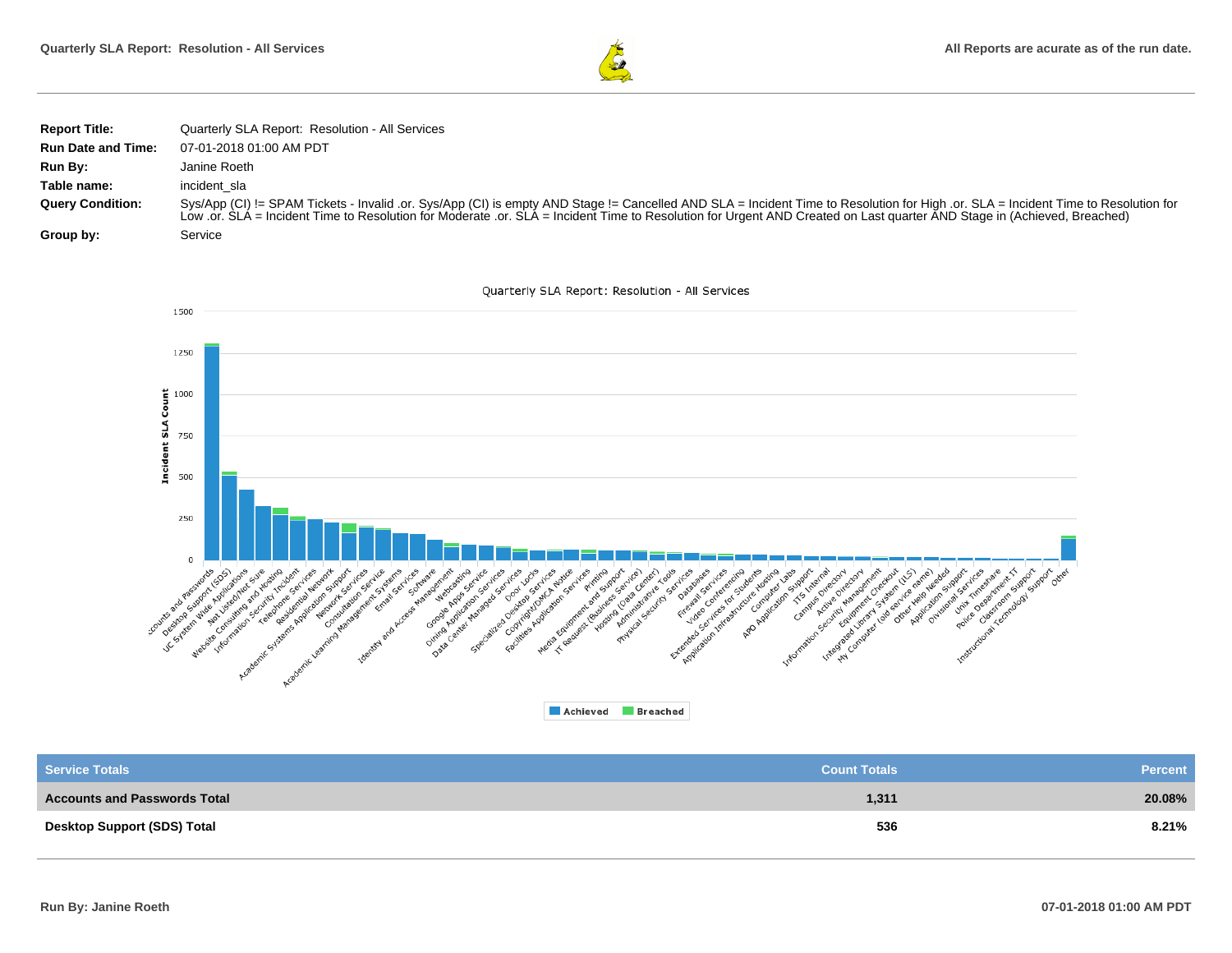



| <b>Service Totals</b>                                | <b>Count Totals</b> | <b>Percent</b> |
|------------------------------------------------------|---------------------|----------------|
| <b>UC System Wide Applications Total</b>             | 429                 | 6.57%          |
| .Not Listed/Not Sure Total                           | 335                 | 5.13%          |
| <b>Website Consulting and Hosting Total</b>          | 317                 | 4.85%          |
| <b>Information Security Incident Total</b>           | 270                 | 4.13%          |
| <b>Telephone Services Total</b>                      | 254                 | 3.89%          |
| <b>Residential Network Total</b>                     | 235                 | 3.6%           |
| <b>Academic Systems Application Support Total</b>    | 226                 | 3.46%          |
| <b>Network Services Total</b>                        | 211                 | 3.23%          |
| <b>Consultation Service Total</b>                    | 199                 | 3.05%          |
| <b>Academic Learning Management Systems</b><br>Total | 169                 | 2.59%          |
| <b>Email Services Total</b>                          | 163                 | 2.5%           |
| <b>Software Total</b>                                | 128                 | 1.96%          |
| <b>Identity and Access Management Total</b>          | 103                 | 1.58%          |
| <b>Webcasting Total</b>                              | 98                  | 1.5%           |
| <b>Google Apps Service Total</b>                     | 92                  | 1.41%          |
| <b>Dining Application Services Total</b>             | 88                  | 1.35%          |
| Data Center Managed Services Total                   | 70                  | 1.07%          |
| <b>Door Locks Total</b>                              | 69                  | 1.06%          |
| <b>Specialized Desktop Services Total</b>            | 68                  | 1.04%          |
| <b>Copyright/DMCA Notice Total</b>                   | 66                  | 1.01%          |
| <b>Facilities Application Services Total</b>         | 66                  | 1.01%          |
| <b>Printing Total</b>                                | 65                  | 1%             |
| <b>Media Equipment and Support Total</b>             | 63                  | 0.96%          |
| <b>IT Request (Business Service) Total</b>           | 61                  | 0.93%          |
| <b>Hosting (Data Center) Total</b>                   | 53                  | 0.81%          |
|                                                      |                     |                |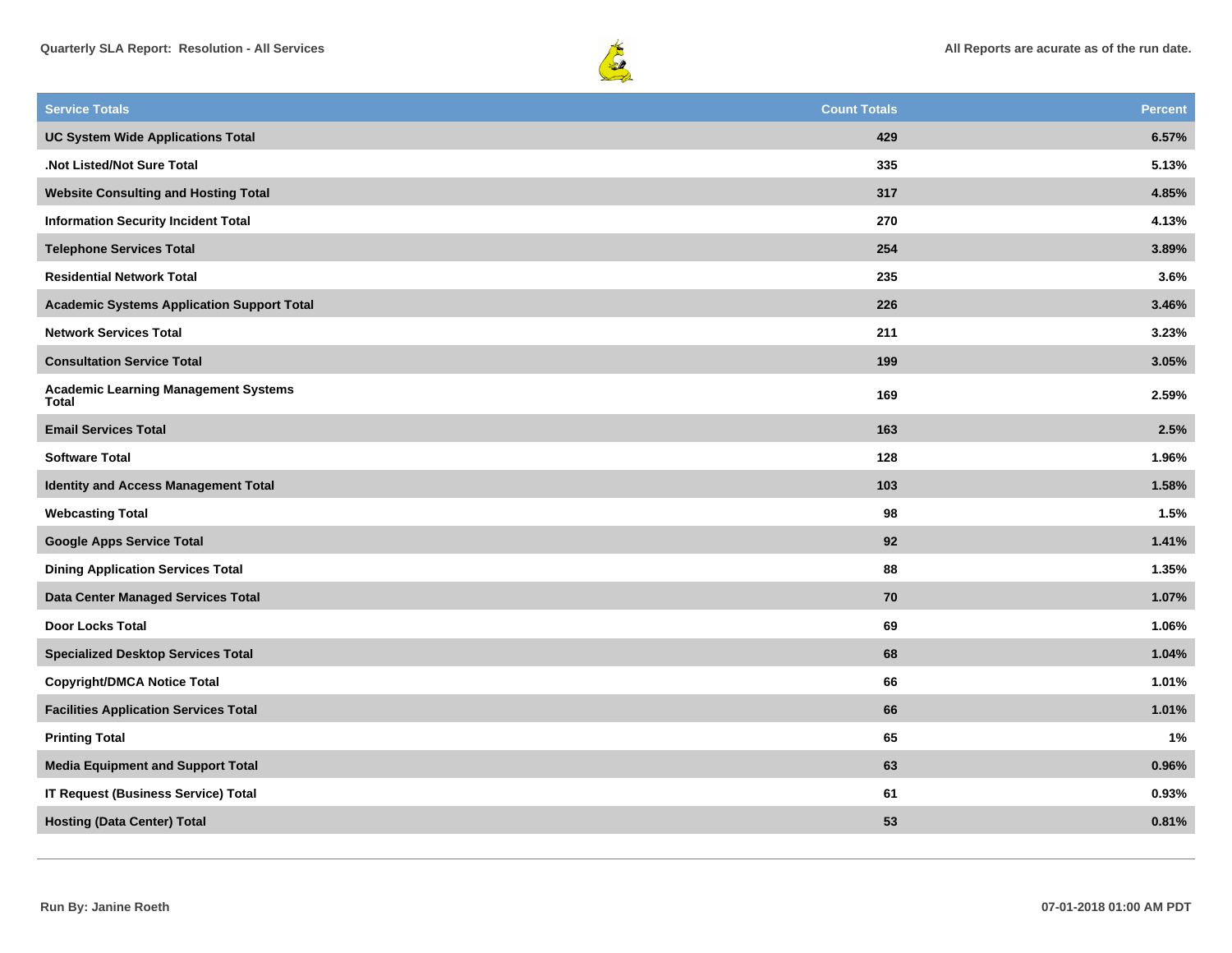



| <b>Service Totals</b>                           | <b>Count Totals</b> | <b>Percent</b> |
|-------------------------------------------------|---------------------|----------------|
| <b>Administrative Tools Total</b>               | 52                  | 0.8%           |
| <b>Physical Security Services Total</b>         | 48                  | 0.74%          |
| <b>Databases Total</b>                          | 41                  | 0.63%          |
| <b>Firewall Services Total</b>                  | 40                  | 0.61%          |
| <b>Video Conferencing Total</b>                 | 39                  | 0.6%           |
| <b>Extended Services for Students Total</b>     | 37                  | 0.57%          |
| <b>Application Infrastructure Hosting Total</b> | 36                  | 0.55%          |
| <b>Computer Labs Total</b>                      | 33                  | 0.51%          |
| <b>APO Application Support Total</b>            | 29                  | 0.44%          |
| <b>ITS Internal Total</b>                       | 29                  | 0.44%          |
| <b>Campus Directory Total</b>                   | 28                  | 0.43%          |
| <b>Active Directory Total</b>                   | 26                  | 0.4%           |
| <b>Information Security Management Total</b>    | 24                  | 0.37%          |
| <b>Equipment Checkout Total</b>                 | 20                  | 0.31%          |
| <b>Integrated Library System (ILS) Total</b>    | 20                  | 0.31%          |
| My Computer (old service name) Total            | 20                  | 0.31%          |
| <b>Other Help Needed Total</b>                  | 20                  | 0.31%          |
| <b>Application Support Total</b>                | 18                  | 0.28%          |
| <b>Divisional Services Total</b>                | 18                  | 0.28%          |
| <b>Unix Timeshare Total</b>                     | 17                  | 0.26%          |
| <b>Police Department IT Total</b>               | 16                  | 0.25%          |
| <b>Classroom Support Total</b>                  | 14                  | 0.21%          |
| <b>Instructional Technology Support Total</b>   | 11                  | 0.17%          |
| <b>Other Total</b>                              | 149                 | 2.28%          |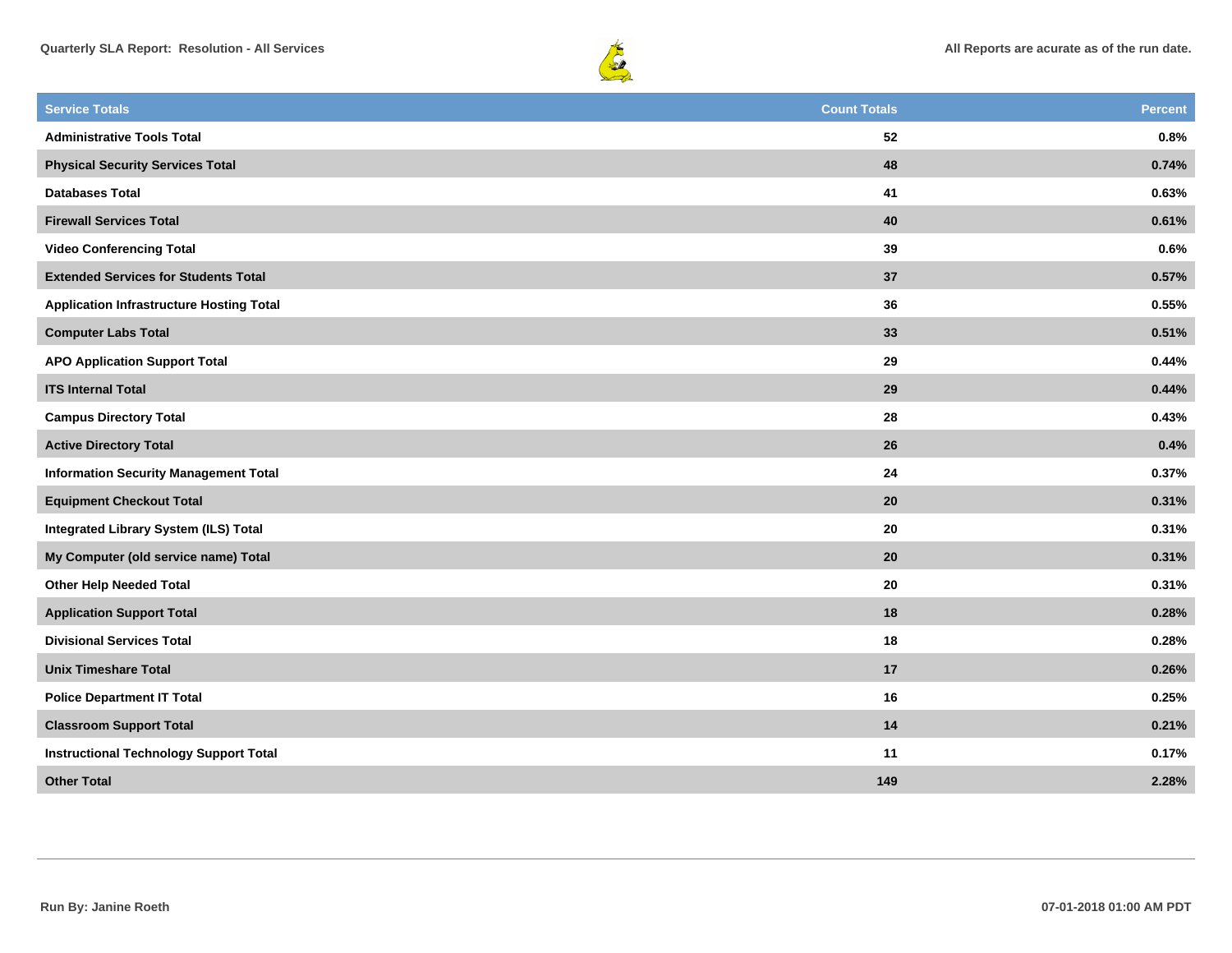



| <b>Service</b>                       | <b>Stage</b> | <b>Count</b>            | Percent |
|--------------------------------------|--------------|-------------------------|---------|
| <b>Accounts and Passwords</b>        | Achieved     | 1,295                   | 98.78%  |
|                                      | Breached     | 16                      | 1.22%   |
|                                      |              |                         |         |
| Desktop Support (SDS)                | Achieved     | 515                     | 96.08%  |
|                                      | Breached     | 21                      | 3.92%   |
|                                      |              |                         |         |
| UC System Wide Applications          | Achieved     | 429                     | 100%    |
|                                      |              |                         |         |
| .Not Listed/Not Sure                 | Achieved     | 331                     | 98.81%  |
|                                      | Breached     | $\overline{\mathbf{4}}$ | 1.19%   |
|                                      |              |                         |         |
| Website Consulting and Hosting       | Achieved     | 276                     | 87.07%  |
|                                      | Breached     | 41                      | 12.93%  |
|                                      |              |                         |         |
| Information Security Incident        | Achieved     | 242                     | 89.63%  |
|                                      | Breached     | 28                      | 10.37%  |
|                                      |              |                         |         |
| <b>Telephone Services</b>            | Achieved     | 250                     | 98.43%  |
|                                      | Breached     | $\overline{\mathbf{4}}$ | 1.57%   |
|                                      |              |                         |         |
| <b>Residential Network</b>           | Achieved     | 232                     | 98.72%  |
|                                      | Breached     | 3                       | 1.28%   |
|                                      |              |                         |         |
| Academic Systems Application Support | Achieved     | 169                     | 74.78%  |
|                                      | Breached     | 57                      | 25.22%  |
|                                      |              |                         |         |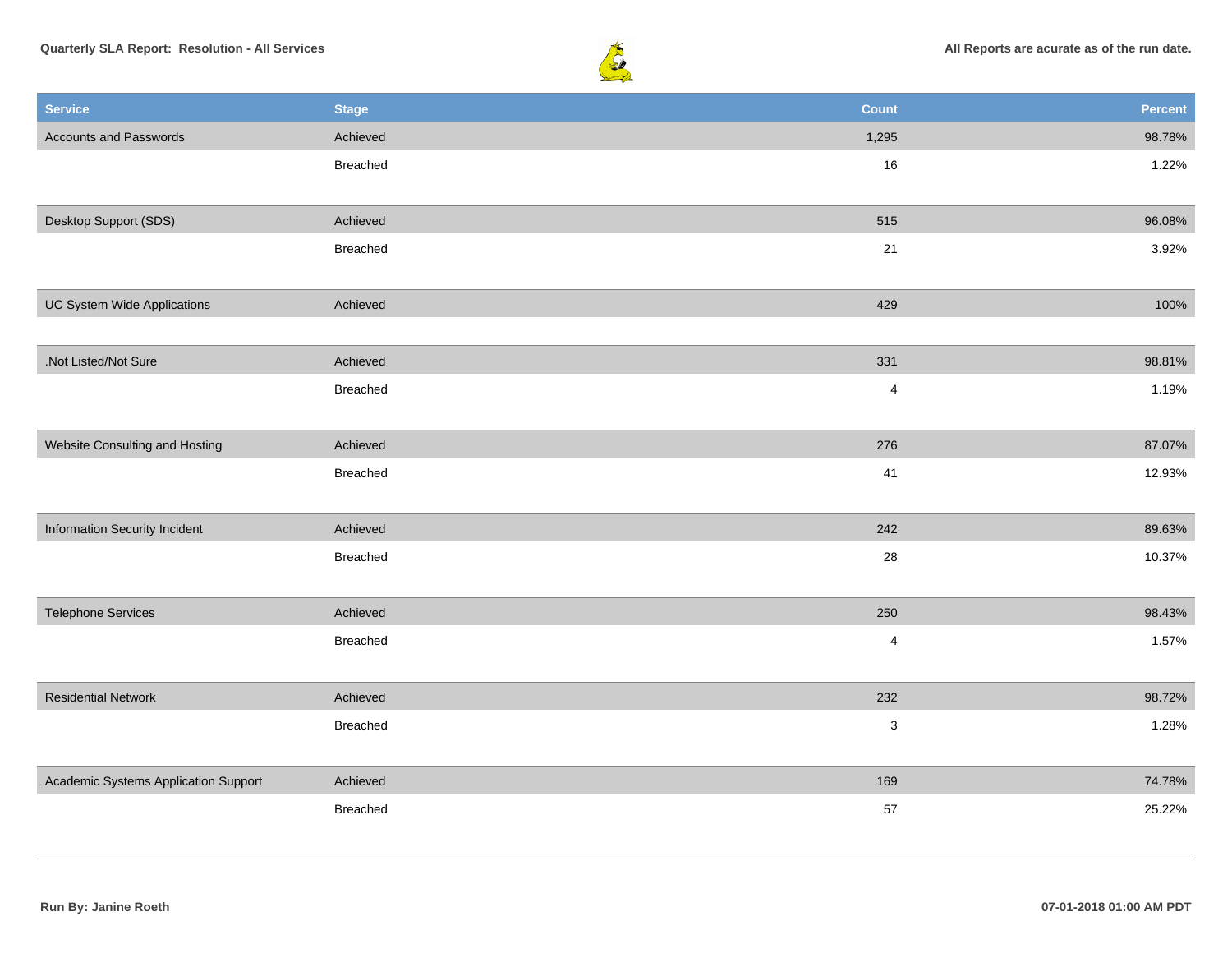

| <b>Service</b>                       | <b>Stage</b> | <b>Count</b>     | Percent |
|--------------------------------------|--------------|------------------|---------|
| <b>Network Services</b>              | Achieved     | 200              | 94.79%  |
|                                      | Breached     | 11               | 5.21%   |
|                                      |              |                  |         |
| <b>Consultation Service</b>          | Achieved     | 186              | 93.47%  |
|                                      | Breached     | 13               | 6.53%   |
|                                      |              |                  |         |
| Academic Learning Management Systems | Achieved     | 169              | 100%    |
|                                      |              |                  |         |
| <b>Email Services</b>                | Achieved     | 160              | 98.16%  |
|                                      | Breached     | $\sqrt{3}$       | 1.84%   |
|                                      |              |                  |         |
| Software                             | Achieved     | 125              | 97.66%  |
|                                      | Breached     | $\mathbf 3$      | 2.34%   |
|                                      |              |                  |         |
| Identity and Access Management       | Achieved     | 85               | 82.52%  |
|                                      | Breached     | $18\,$           | 17.48%  |
|                                      |              |                  |         |
| Webcasting                           | Achieved     | 96               | 97.96%  |
|                                      | Breached     | $\sqrt{2}$       | 2.04%   |
|                                      |              |                  |         |
| Google Apps Service                  | Achieved     | 91               | 98.91%  |
|                                      | Breached     | $\mathbf{1}$     | 1.09%   |
|                                      |              |                  |         |
| <b>Dining Application Services</b>   | Achieved     | 79               | 89.77%  |
|                                      | Breached     | $\boldsymbol{9}$ | 10.23%  |
|                                      |              |                  |         |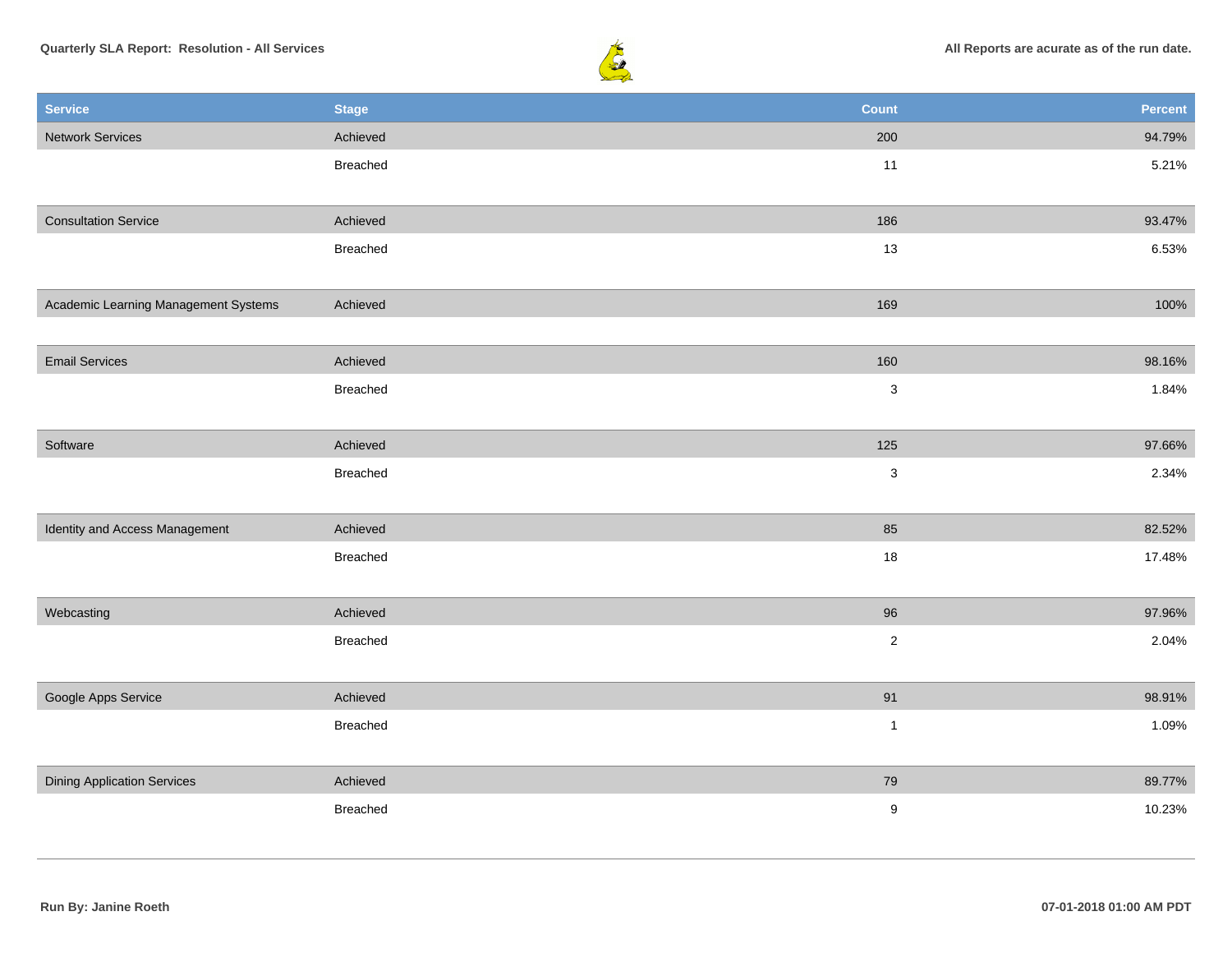



| <b>Service</b>                         | <b>Stage</b>    | <b>Count</b>            | Percent |
|----------------------------------------|-----------------|-------------------------|---------|
| Data Center Managed Services           | Achieved        | $52\,$                  | 74.29%  |
|                                        | Breached        | $18$                    | 25.71%  |
|                                        |                 |                         |         |
| Door Locks                             | Achieved        | 61                      | 88.41%  |
|                                        | Breached        | $\bf 8$                 | 11.59%  |
|                                        |                 |                         |         |
| <b>Specialized Desktop Services</b>    | Achieved        | 57                      | 83.82%  |
|                                        | Breached        | 11                      | 16.18%  |
|                                        |                 |                         |         |
| Copyright/DMCA Notice                  | Achieved        | 66                      | 100%    |
|                                        |                 |                         |         |
| <b>Facilities Application Services</b> | Achieved        | 41                      | 62.12%  |
|                                        | <b>Breached</b> | 25                      | 37.88%  |
|                                        |                 |                         |         |
| Printing                               | Achieved        | 61                      | 93.85%  |
|                                        | Breached        | $\overline{\mathbf{4}}$ | 6.15%   |
|                                        |                 |                         |         |
| Media Equipment and Support            | Achieved        | 63                      | 100%    |
|                                        |                 |                         |         |
| IT Request (Business Service)          | Achieved        | 56                      | 91.8%   |
|                                        | Breached        | $\mathbf 5$             | 8.2%    |
|                                        |                 |                         |         |
| Hosting (Data Center)                  | Achieved        | 38                      | 71.7%   |
|                                        | Breached        | 15                      | 28.3%   |
|                                        |                 |                         |         |
| <b>Administrative Tools</b>            | Achieved        | 41                      | 78.85%  |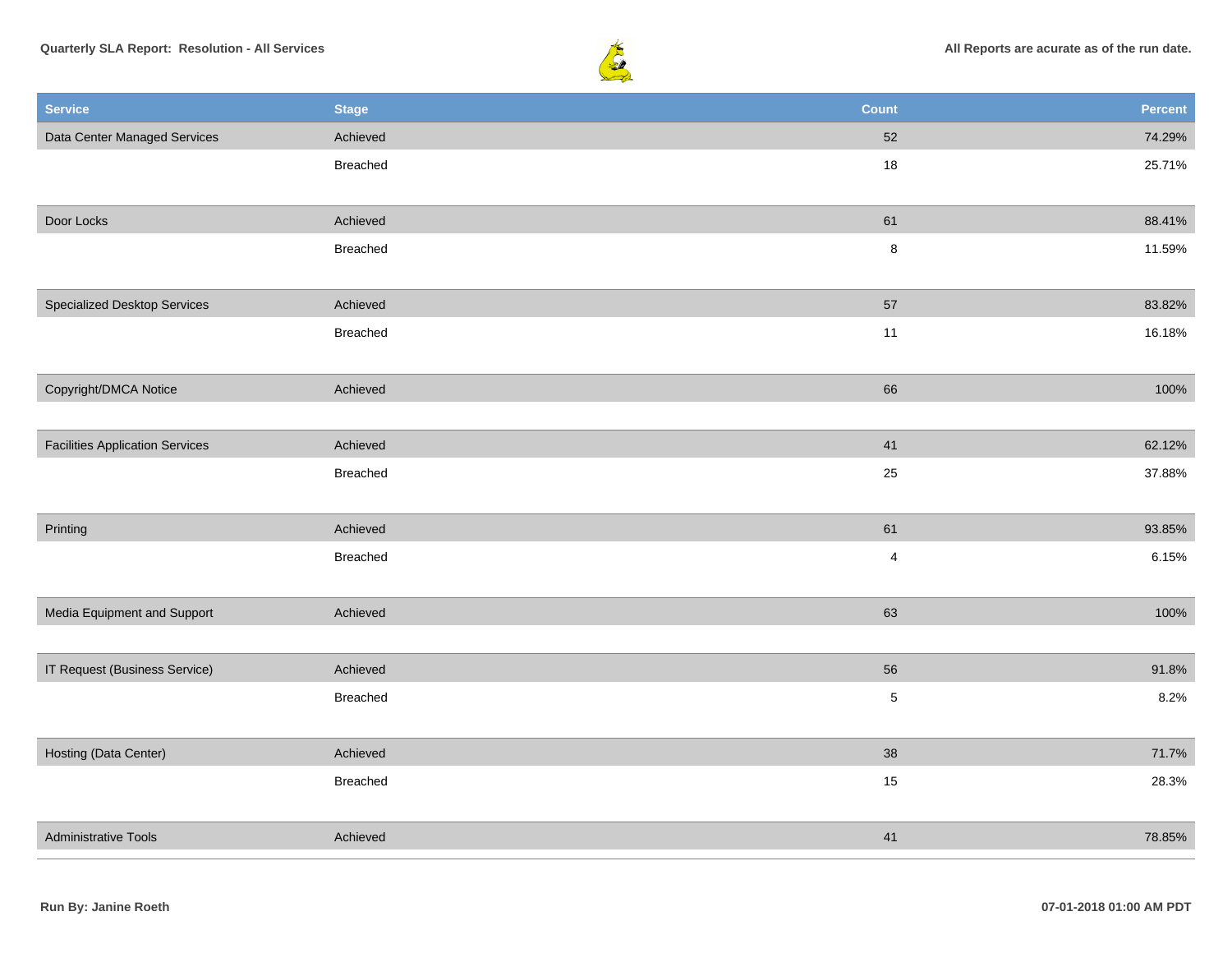

| <b>Service</b>                        | <b>Stage</b> | <b>Count</b>   | Percent |
|---------------------------------------|--------------|----------------|---------|
|                                       | Breached     | 11             | 21.15%  |
|                                       |              |                |         |
| <b>Physical Security Services</b>     | Achieved     | 46             | 95.83%  |
|                                       | Breached     | $\sqrt{2}$     | 4.17%   |
| Databases                             | Achieved     | 33             | 80.49%  |
|                                       | Breached     | $\bf 8$        | 19.51%  |
|                                       |              |                |         |
| <b>Firewall Services</b>              | Achieved     | 29             | 72.5%   |
|                                       | Breached     | 11             | 27.5%   |
|                                       |              |                |         |
| Video Conferencing                    | Achieved     | 38             | 97.44%  |
|                                       | Breached     | $\mathbf{1}$   | 2.56%   |
|                                       |              |                |         |
| <b>Extended Services for Students</b> | Achieved     | 36             | 97.3%   |
|                                       | Breached     | $\mathbf{1}$   | 2.7%    |
|                                       |              |                |         |
| Application Infrastructure Hosting    | Achieved     | $34\,$         | 94.44%  |
|                                       | Breached     | $\sqrt{2}$     | 5.56%   |
|                                       |              |                |         |
| Computer Labs                         | Achieved     | 32             | 96.97%  |
|                                       | Breached     | $\overline{1}$ | 3.03%   |
|                                       |              |                |         |
| <b>APO Application Support</b>        | Achieved     | 29             | 100%    |
|                                       |              |                |         |
| <b>ITS</b> Internal                   | Achieved     | $28\,$         | 96.55%  |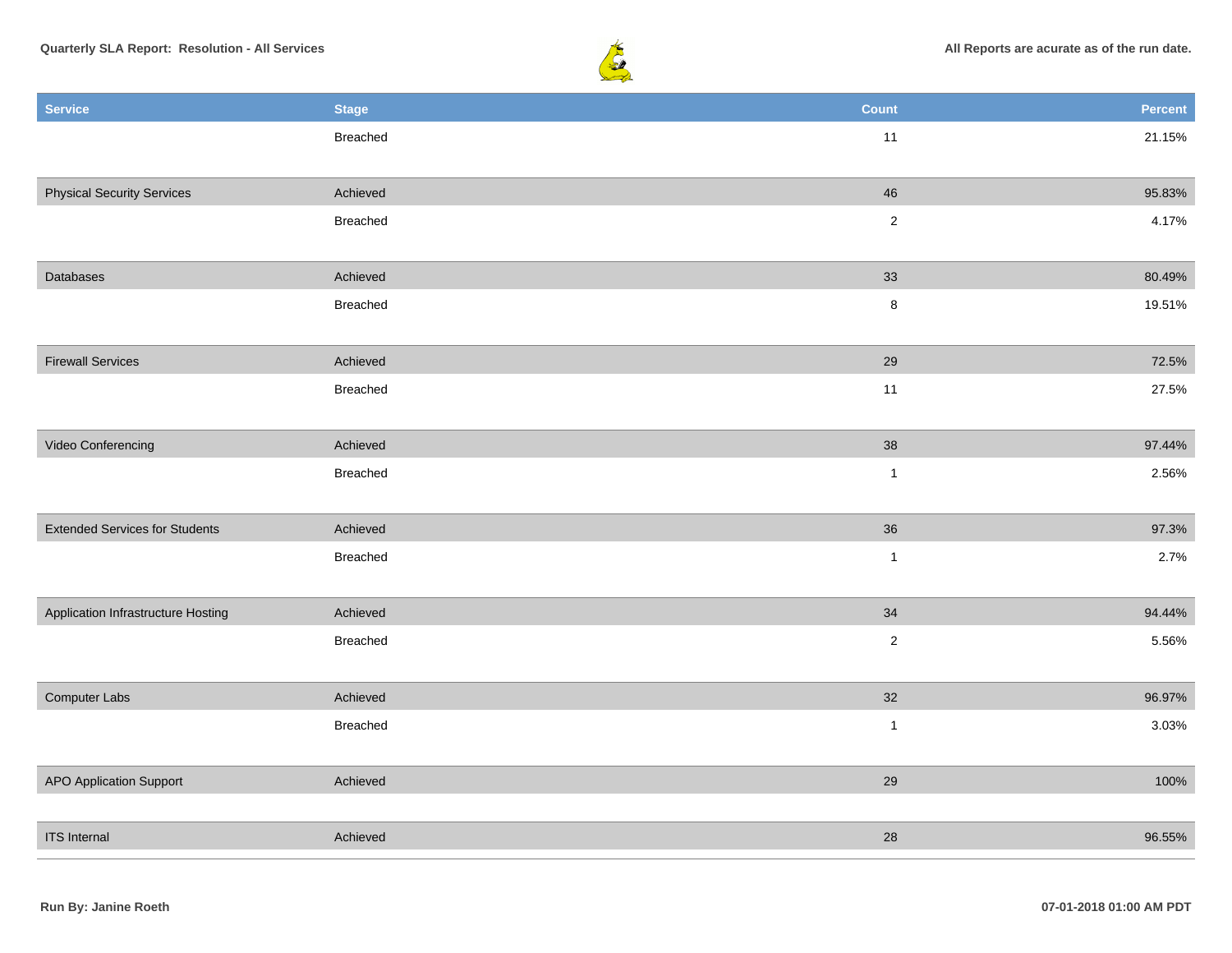

| <b>Service</b>                  | <b>Stage</b> | <b>Count</b>   | Percent |
|---------------------------------|--------------|----------------|---------|
|                                 | Breached     | $\mathbf{1}$   | 3.45%   |
|                                 |              |                |         |
| <b>Campus Directory</b>         | Achieved     | 27             | 96.43%  |
|                                 | Breached     | $\mathbf{1}$   | 3.57%   |
|                                 |              |                |         |
| <b>Active Directory</b>         | Achieved     | 24             | 92.31%  |
|                                 | Breached     | $\overline{2}$ | 7.69%   |
|                                 |              |                |         |
| Information Security Management | Achieved     | $17$           | 70.83%  |
|                                 | Breached     | $\overline{7}$ | 29.17%  |
|                                 |              |                |         |
| <b>Equipment Checkout</b>       | Achieved     | 20             | 100%    |
|                                 |              |                |         |
| Integrated Library System (ILS) | Achieved     | 19             | 95%     |
|                                 | Breached     | $\mathbf{1}$   | $5\%$   |
|                                 |              |                |         |
| My Computer (old service name)  | Achieved     | 20             | 100%    |
|                                 |              |                |         |
| Other Help Needed               | Achieved     | 17             | 85%     |
|                                 | Breached     | $\mathbf 3$    | 15%     |
|                                 |              |                |         |
| <b>Application Support</b>      | Achieved     | 17             | 94.44%  |
|                                 | Breached     | $\mathbf{1}$   | 5.56%   |
|                                 |              |                |         |
| <b>Divisional Services</b>      | Achieved     | $17$           | 94.44%  |
|                                 | Breached     | $\mathbf{1}$   | 5.56%   |